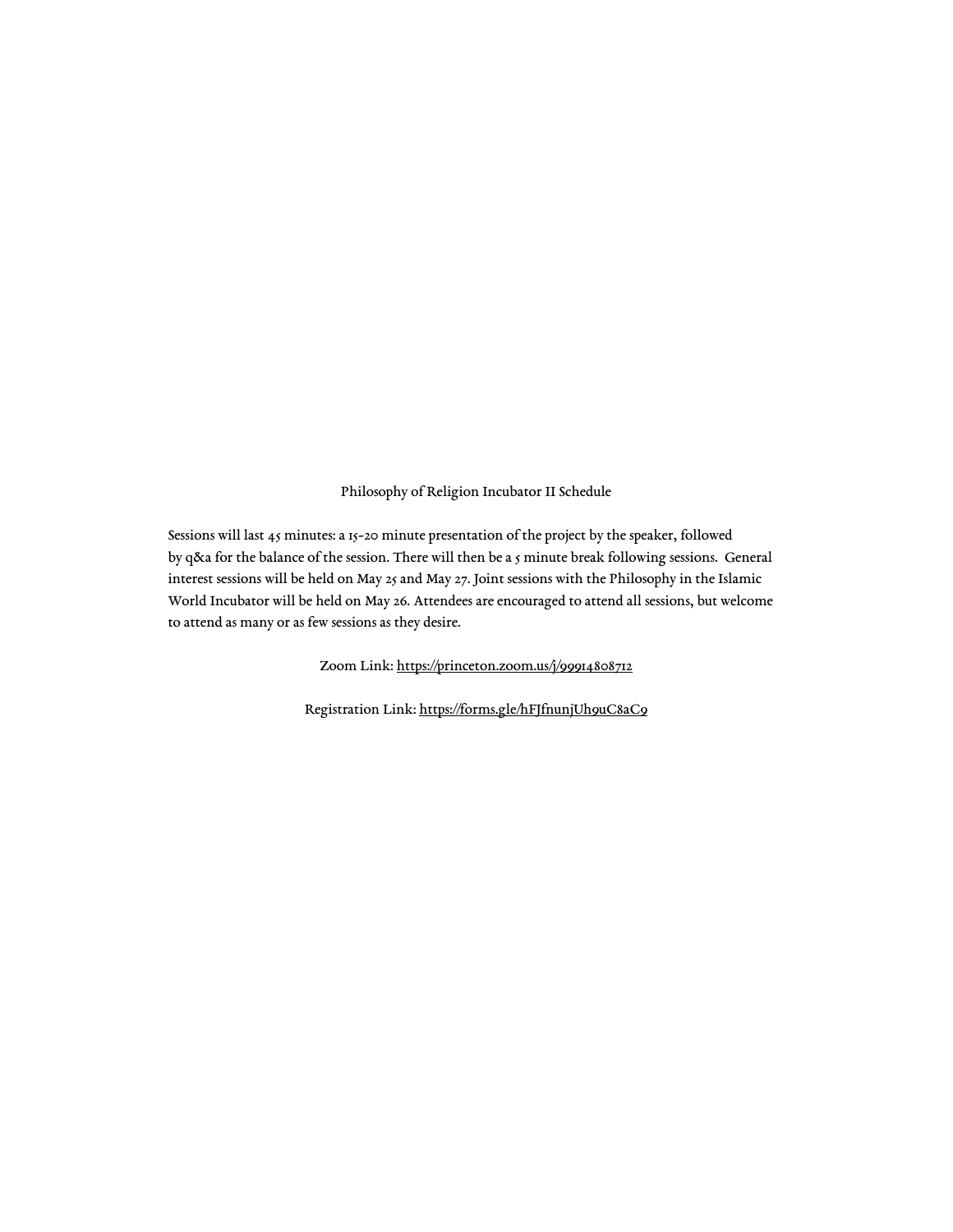#### May 25, 2022

930 AM EDT "Adorno's Theological Thinking" Rachel Rosner Kontorovich Bar-Ilan University

1020 AM EDT "Believing Rightly, Wondering Rightly" Christopher Willard-Kyle University of Glasgow

1110 AM EDT "Willing and Nilling: Two Ways to Manifest Free Will" Daniel De Haan Oxford University

1200 PM EDT "Berkeleyan Immaterialism and the Identification Stage" Todd DeRose Ohio State University

# 1245 PM EDT LUNCH

145 PM EDT "Can We Have a Cross-Cultural Perfect Being Theology?" Davide Zappulli University of British Columbia

235 PM EDT "Affliction and Abandonment, Divine Absence as Divine Grace" Megan Fritts Cabrera College of St. Scholastica

#### 325 PM EDT

"What is in a Text?" Lucas Oro Hershtein University of York

415 PM EDT "Faith as All-Domain Allegiance" Joshua Mugg Park University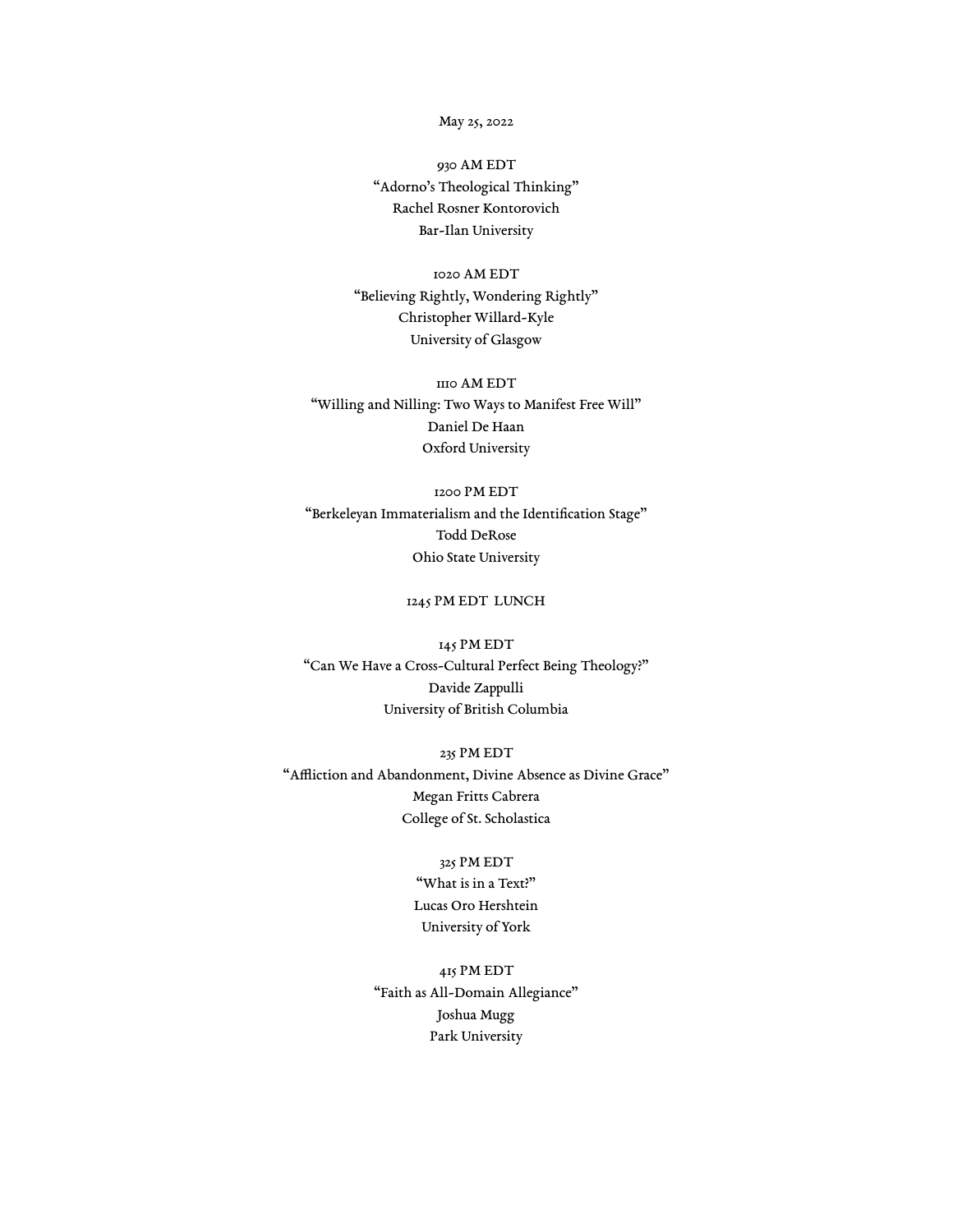### May 26

930 AM EDT "The epistemic value of arguments and theodicies in natural theology" Ataollah Hashemi Saint Louis University

# 1020 AM EDT

"The Epistemological Turn in Islamic Philosophy: The Theological and Scientific Motives of Ash'arite Anti-Essentialism." Bilal Ibrahim Providence College

> 1110 AM EDT "Divine and human love in Ibn Sina." Elena Comay del Junco University of Connecticut

1200 AM EDT "A Problem for Avicenna's Account of Divine Simplicity and Freedom." Ferhat Taskin Indiana University – Bloomington

## 1245 PM EDT LUNCH

145 PM EDT "A Hidden Argument for Double Agency in Ibrahīm al-Madhārī's Gleam of Light?" Scott Doolin University of Chicago

> 235 PM EDT "Religious Universalism: Kant & Ibn Arabi." Seniye Tilev Kadir Has University, Istanbul

#### 325 PM EDT

"Sovereignty and Possession: Baqillani and Bodin." Doha Tazi-Hemida Columbia University

## 415 PM EDT

"Socrates and Madness of Perfection in Alfarabi's The Philosophy of Plato" Yidi Wu Boston University